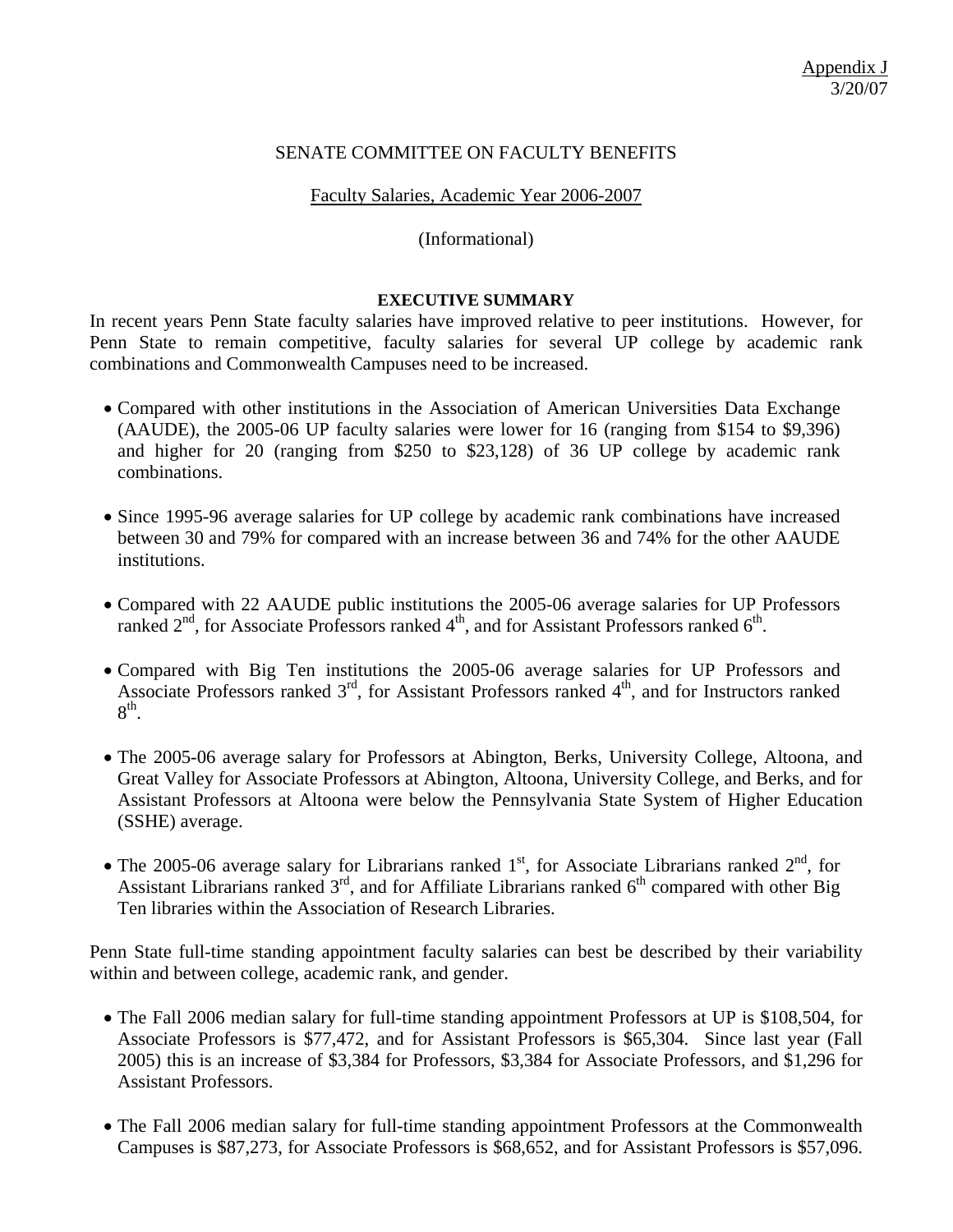Since last year (Fall 2005) this is an increase of \$1,683 for Professors, \$1,764 for Associate Professors, and \$2,061 for Assistant Professors.

- The Fall 2006 median salary for full-time standing appointment Professors among the colleges at UP ranges from \$83,448 (Arts & Architecture) to \$158,184 (Business), for Associate Professors from \$67,104 (Arts & Architecture) to \$124,200 (Business), and for Assistant Professors from \$56,016 (Communications) to \$117,468 (Business).
- The Fall 2006 male minus female median salary difference for UP Professors ranges from -\$14,580 (HHD) to \$12,708 (Liberal Arts), for Associate Professors from -\$4,968 (Engineering) to \$9,612 (Business), and for Assistant Professors from -\$34,164 (Business) to \$10,296 (HHD).

## **INTRODUCTION**

The salary information for this report was provided by the Office of the Provost, with technical assistance from the Office of Planning and Institutional Assessment. Salary information for the total university, University Park colleges, academic support units, administrative support units, Commonwealth Campuses, and the Dickinson School of Law can be found at <http://www.budget.psu.edu/publicaccount/headcountandsalary.asp>.

Throughout this report reference is made to salary tables shown on the Faculty Senate Web site and to tables and a figure included in this report. Tables 1-15B have been posted on the Senate Web site at <http://www.senate.psu.edu/agenda/2006-2007/mar20-07agn/salarytables.pdf>. Tables A, B, and C and Figure 1 are included in this report and are underlined. Unfortunately, the salary information is limited for explaining important factors concerning salary differences within and across academic ranks, colleges, campus locations, gender, and to other institutions. These factors include but are not limited to adjustments for cost of living, market and disciplinary specific forces, differences across colleges, fringe benefits, non-monetary compensation, and years in an academic rank. Although the salary information has limitations, the information can be used to initiate a discussion about important external and internal salary issues such as competitiveness and equity.

## **EXTERNAL REVIEW**

Table 1 shows the 2005-06, 2004-05, and 1995-96 average salaries and salary ratio for UP faculty for each college and academic rank combination compared with the average faculty salaries of participating institutions (N=62) belonging to the Association of American Universities Data Exchange (AAUDE, see Table 5 showing the 34 public, 26 private, and 2 Canadian institutions belonging to the AAUDE). Table A shows the 2005-06 AAUDE and UP faculty average salaries by college and academic rank (N=36), UP minus AAUDE salary differences, and the UP to AAUDE salary ratio organized by ascending order of the UP minus AAUDE salary differences. For 2005-06, 15 (or 42%) of the 36 UP Colleges by academic rank combinations for which data were available had a salary ratio <1.0, meaning that the average salary for faculty in the AAUDE was higher than the average UP faculty salary. The 15 (or 42%) UP Colleges by academic rank combinations having a salary ratio <1.0 included: Professors in Education (-\$9,396), Arts & Arch (-\$6,221), Engineering (-\$4,775), Ag Sci 9-mos (-\$3,219), Communications (-\$2,770), and Business (-\$1,760); Associate Professors in Science (-\$2,568), Arts & Arch (-\$1,344) and Ag Sci 12-mos (-\$856); and Assistant Professors in Engineering (-\$5,213), Ag Sci 12-mos (-\$3,902), Education (-\$2,679), Science (-\$2,103), Communications (-\$2,006), and Business (-\$1,436). In 2004-05, only seven (or 20%) of 35 UP Colleges by academic rank combinations had a salary ratio <1.0. Thus, the number of UP Colleges by academic rank combinations having an average salary less than the average AAUDE salary has doubled in one year.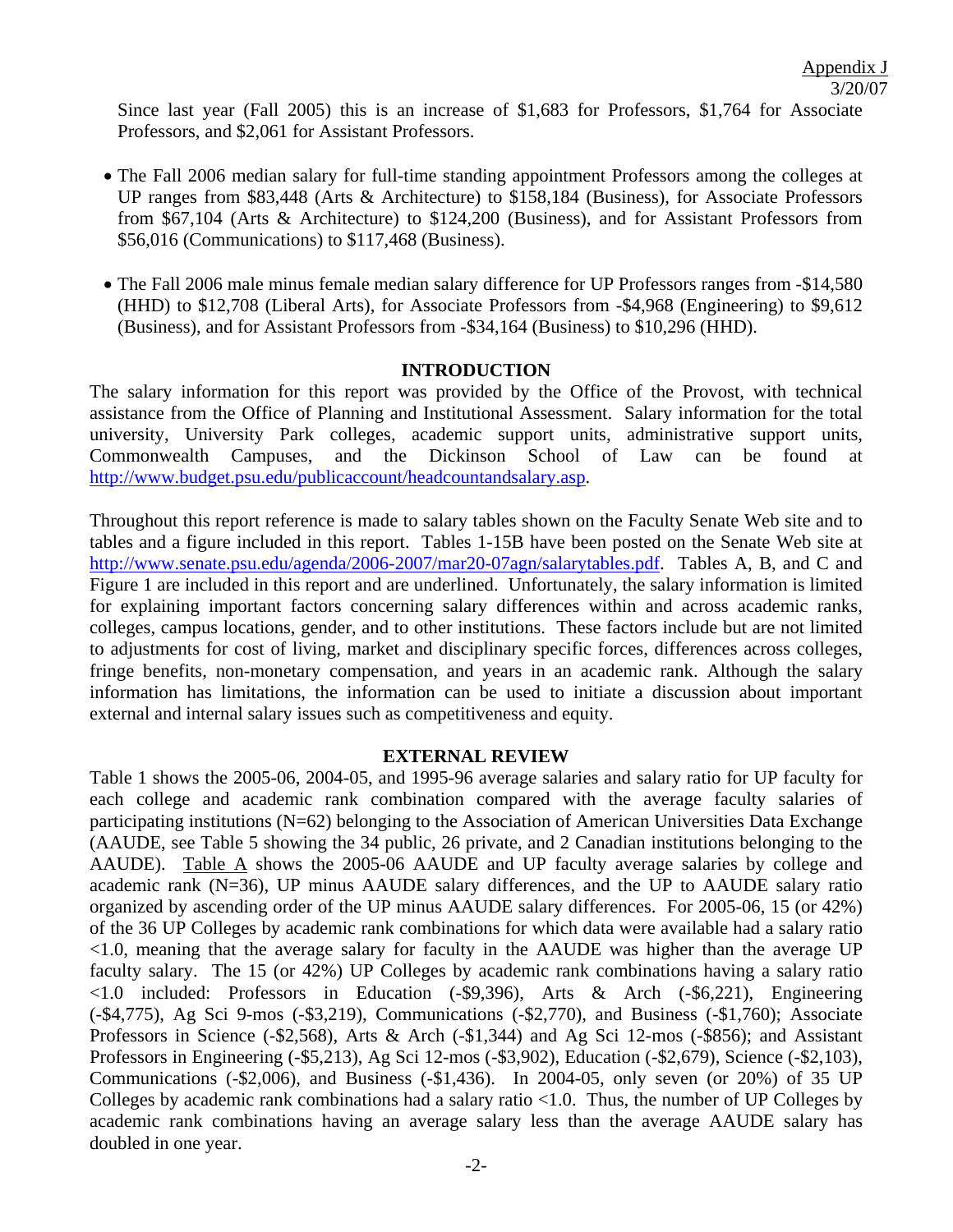Table 2 shows a salary progression analysis (called a rank ratio analysis) for UP colleges by academic rank combinations compared with the average for all other AAUDE institutions.

Specifically, the table shows the average salary for Associate and Assistant Professors as a percentage of the average salary for Professors. Across UP colleges, the 2005-06 average salary for Associate Professors ranges from 62% to 79% of the 2005-06 average salary for Professors. The comparable measure for AAUDE institutions ranges from 64% to 77%. Across UP colleges, the 2005-06 average salary for Assistant Professors ranges from 52% to 73% of the 2005-06 average salary for Professors. The comparable measure for the AAUDE institutions ranges from 54% to 73%. The salary progression analysis (rank ratio) for UP Associate and Assistant Professors compared with the average for all other AAUDE institutions has been relatively constant for the last five years.

An ongoing concern for the Faculty Senate and the University administration has been Penn State's ability to maintain competitive salaries at all academic ranks. Table 3 shows the percent change in the average 2005-06 salary compared with the average salary for 2004-05, 2003-04, and 1995-96 for UP faculty and for participating AAUDE institutions for each UP college by academic rank combination. The percent of salary change from 2004-05 to 2005-06 ranges from 0 to 9% across the UP colleges. The range for the other AAUDE institutions is from 3 to 11%. The percent change from 1995-96 to 2005-06 for UP colleges ranges from 30 to 79% compared with 36 to 74% for the other participating AAUDE institutions.

Table 4 shows a comparison of average UP faculty salaries by academic rank among Big Ten public institutions (Northwestern is not included) and 22 AAUDE institutions. Within the Big Ten public institutions the average 2005-06 salary for Penn State Professors and Associate Professors ranked 2<sup>nd</sup> and for Assistant Professors ranked  $3<sup>rd</sup>$ . This is the same ranking as occurred for the 2005-05 average salaries by academic rank and is a significant improvement compared with the average salary rankings from 1996-97 to 2002-03. Compared with 22 AAUDE public institutions, the average 2005-06 salary for Penn State Professors ranked 2<sup>nd</sup>, for Associates Professors ranked 4<sup>th</sup> and for Assistant Professors ranked  $6<sup>th</sup>$ . The 2005-06 rankings are similar to the 2004-05 rankings and are a significant improvement compared with 1997-98 to 2002-2003 salary rankings.

Tables 6, 7, and 8 are based on data from the Association of American University Professors (AAUP) faculty cooperation survey. Specifically, Table 6 shows UP faculty average 2005-06 salaries compared with the average salaries for all of the other Big Ten Universities showing that UP faculty average salaries for Professors and Associate Professors ranked  $3<sup>rd</sup>$ , for Assistant Professors ranked  $4<sup>th</sup>$ and for Instructors ranked  $8<sup>th</sup>$  among other Big Ten Universities.

Table 7 (2 pages) shows the average 1995-96 and 2005-06 salaries for UP and Commonwealth Campus faculty by academic rank and for other Big Ten Universities with satellite campuses.

Table 8 (2 pages) shows the 2005-06 average salaries for UP and Commonwealth Campuses faculty and at other Pennsylvania universities. The average salary for Professors at Abington, Berks, University College, Altoona, and Great Valley for Associate Professors at Abington, Altoona, University College, and Berks, and for Assistant Professors at Altoona were lower compared with the average salaries for Professors, Associate Professors, and Assistant Professors in the Pennsylvania State System of Higher Education (SSHE).

Table 9 shows the 2005-06 average salaries for Penn State Librarians and other Big Ten Universities reported by the Association of Research Libraries. The Penn State average 2005-06 salary for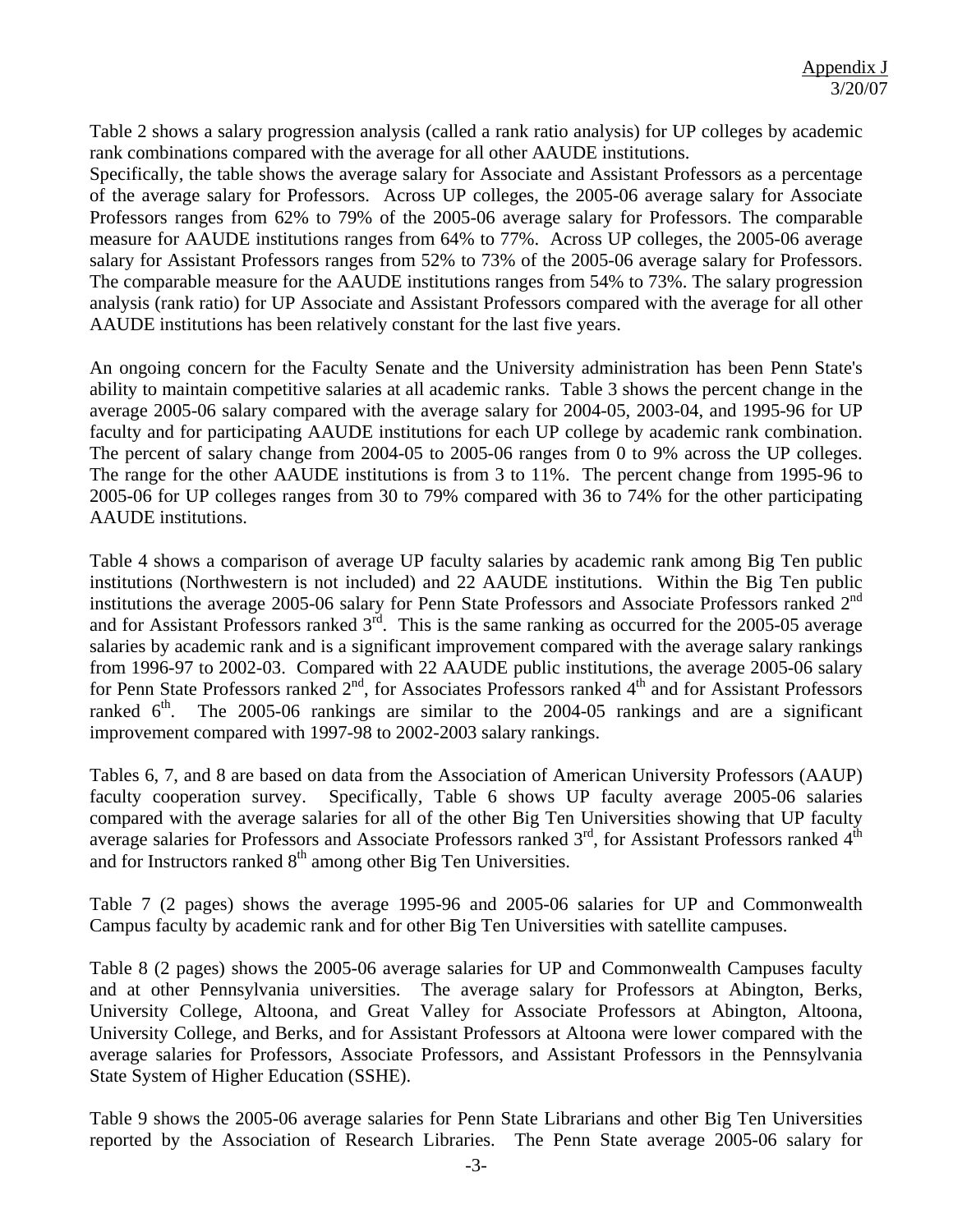## Appendix J 3/20/07

Librarians ranked 1<sup>st</sup>, Associate Librarians ranked  $2<sup>nd</sup>$ , Assistant Librarians ranked  $3<sup>rd</sup>$ , and Affiliate Librarians ranked  $6<sup>th</sup>$  compared with other Big Ten Universities. This is the same ranking as occurred for 2004-05.

In summary, the average salary for some UP colleges by academic rank is competitive and in several cases exceeds the AAUDE average. However, in a matter of one year (2004-05 to 2005-06), the number of UP college by academic rank combinations having an average salary less than the average AAUDE salary has doubled from 20 to 42%. The average salary for faculty at several Commonwealth Campuses ranks below the average salary for faculty in the Pennsylvania SSHE. These findings indicate that salaries for several UP colleges by academic rank combinations and at several Commonwealth Campuses needs to be increased to be competitive with peer institutions.

## **INTERNAL REVIEW**

The internal salary information is summarized in several tables described below. However, in many of the tables salary information has been suppressed to protect confidentiality. This occurs if there were fewer than 4 or 6 faculty for a college by academic rank or for a college by academic rank by gender combination.

Table 10 (2 pages) shows the number of full-time faculty at UP, the Commonwealth Campuses, Penn State Great Valley, and The Dickinson School of Law, their Fall 2006 median and quartile salary, and mean years in academic rank for standing and fixed-term appointments by academic rank.

Table 11 (5 pages) shows the number of full-time UP faculty, their Fall 2006 median and quartile salary, and mean academic rank in years for standing and fixed-term appointments for each college by academic rank, other UP academic units by academic rank, and for UP faculty in non-professorial ranks.

Table 12 (4 pages) shows the number of full-time faculty at UP, the Commonwealth Campuses, Great Valley, and The Dickinson School of Law by gender, their Fall 2006 mean, standard deviation, and median salary, and mean years in academic rank for faculty having standing and fixed-term appointments by academic rank.

Table 13 (16 pages) shows the Fall 2006 salaries for full-time UP faculty. Specifically, the tables show the number of faculty by gender, their mean, standard deviation, and median salary, and mean years in academic rank for standing and fixed-term appointments for each college by academic rank, other UP academic units by academic rank, and for UP faculty in non-professorial ranks.

Table 14 (24 pages) shows the Fall 2006 average salaries for full-time faculty at the Commonwealth Campuses. Specifically, the tables show number of faculty, their mean, standard deviation, and median salary, and mean years in academic rank for faculty having standing and fixed-term appointments by academic division/school by academic rank.

Table 15A shows the 2005-06 average total compensation for the College of Medicine for faculty in basic science departments by academic rank and gender. Table 15B shows the 2005-06 average total compensation for the College of Medicine Clinical Science Departments for faculty in a clinical department and for clinical faculty by academic rank. The average salary for faculty in the basic science departments includes both tenured/tenure-track and fixed-term faculty.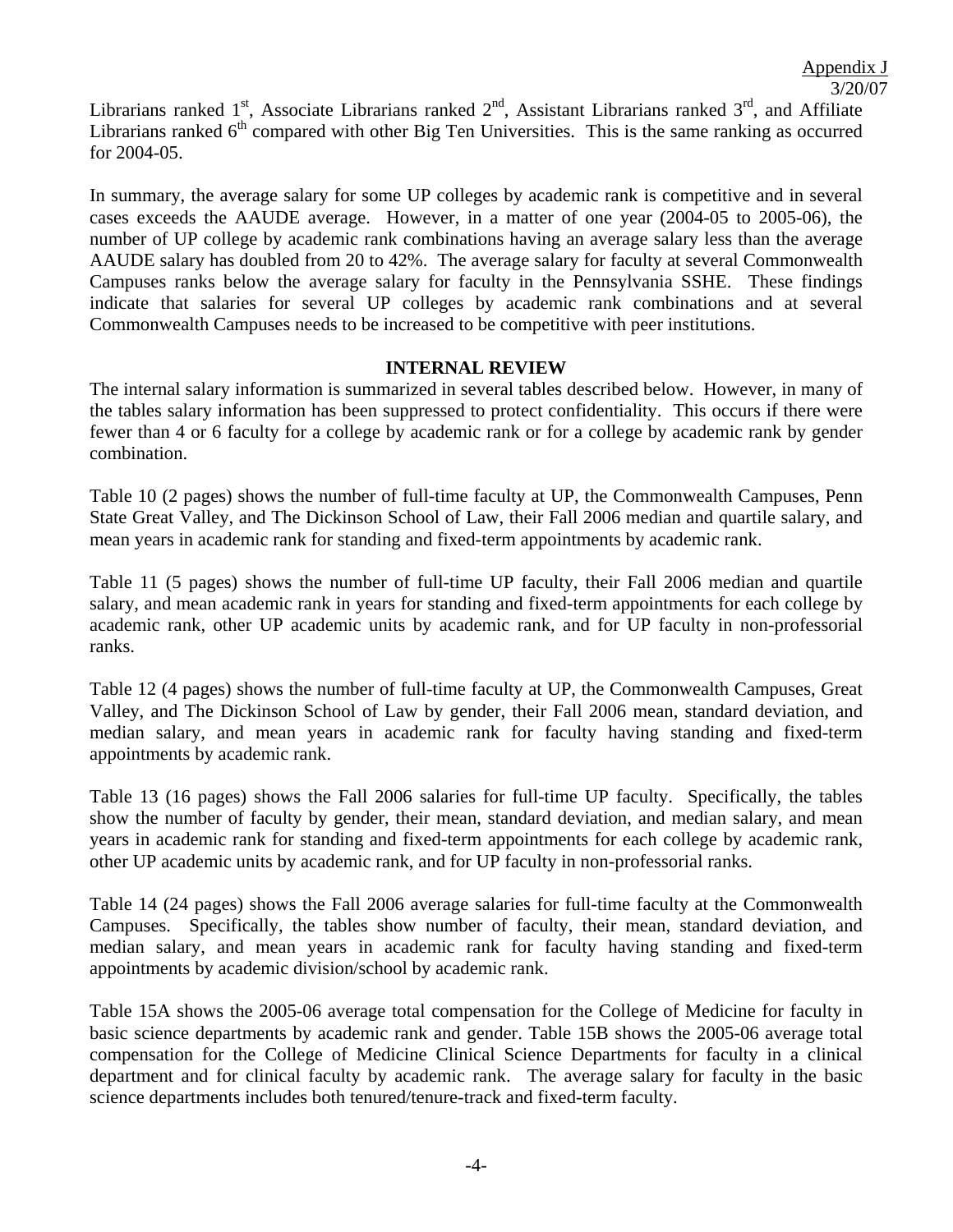Table B summarizes most of the information contained in Tables 10 to 14 for full-time standing appointment faculty showing the Fall 2006 median salary, number of faculty, and mean years in academic rank for UP and Commonwealth Campus Professors, Associate Professors, and Assistant Professors by college and gender and the salary difference between male minus female faculty. Figure 1 illustrates the Fall 2006 median salary for Professors, Associate Professors, and Assistant Professors for each UP college, University Libraries, Penn State Great Valley, Dickinson, and the Commonwealth Campuses. Table C summarizes most of the information contained in Table 14 showing the Fall 2006 median salary, number, and mean years in academic rank for Professors, Associate Professors, and Assistant Professors for each Campus College by division/school. The Fall 2006 median salary, number of faculty, and mean years in academic rank by gender for the Commonwealth Campuses was not included in the salary information provided to the committee.

The Fall 2006 median salary for full-time standing appointment Professors at UP is \$108,504, for Associate Professors is \$77,472, and for Assistant Professors is \$65,304. Since last year (Fall 2005) this is an increase of \$3,384 for Professors, \$3,384 for Associate Professors, and \$1,296 for Assistant Professors. The Fall 2006 median salary for full-time standing appointment faculty between the UP colleges (excluding University Libraries) for Professors ranges from \$83,448 (Arts & Architecture) to \$158,184 (Business), for Associate Professors from \$67,104 (Arts & Architecture) to \$124,200 (Business), and for Assistant Professors from \$56,016 (Communications) to \$117,468 (Business). The Fall 2006 male minus female median salary difference (a negative value means a higher median salary for females) for UP Professors ranges from -\$14,580 (HHD) to \$12,708 (Liberal Arts), for Associate Professors from -\$4,968 (Engineering) to \$9,612 (Business), and for Assistant Professors ranges from - \$34,164 (Business) to \$10,296 (HHD).

The Fall 2006 median salary for full-time standing appointment Professors at the Commonwealth Campuses is \$87,273, for Associate Professors is \$68,652, and for Assistant Professors is \$57,096. Since last year (Fall 2005) this is an increase of \$1,683 for Professors, \$1,764 for Associate Professors, and \$2,061 for Assistant Professors.

In summary, Penn State full-time standing appointment faculty salaries can best be described by their variability within and between colleges, academic rank, mean years in academic rank, and gender. For example, across UP colleges regardless of gender or years in academic rank, the highest minus the lowest Fall 2006 median salary difference for Professors is \$74,736, for Associate Professors is \$57,906, and for Assistant Professors is \$61,452. The variability in faculty salaries across UP and Commonwealth Colleges is likely due to several interactive factors including but not limited to mean years in academic rank, within college discipline and college/departmental norms, market forces, and merit based salary increases.

#### SENATE COMMITTEE ON FACULTY BENEFITS

Anthony Ambrose Michael T. Dooris James T. Elder Thomas A. Frank, Vice-Chair Farhan S. Gandhi Kim K. Haidet

Kane M. High Amir Khalilollahi David R. Richards Donald C. Rung Cara-Lynne Schengrund, Chair Billie S. Willits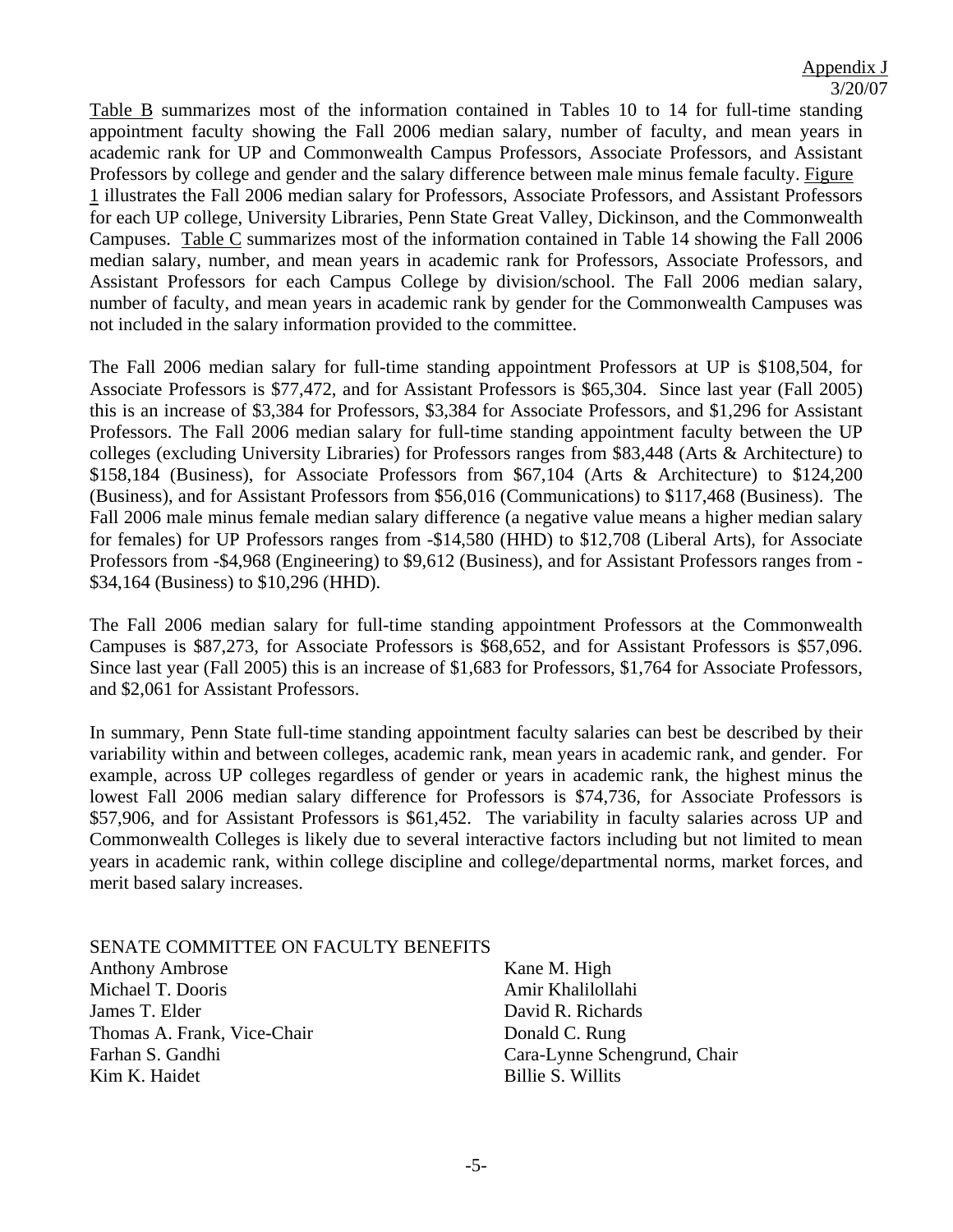| College                  | Rank      | <b>AAUDE</b> | UP        | <b>UP-AAUDE</b> | <b>Salary Ratio</b> |
|--------------------------|-----------|--------------|-----------|-----------------|---------------------|
| Education                | Professor | \$100,908    | \$91,512  | $-$ \$9,396     | 0.91                |
| Arts & Arch              | Professor | \$89,746     | \$83,525  | $-$ \$6,221     | 0.93                |
| Engineering              | Assistant | \$78,307     | \$73,094  | $-$ \$5,213     | 0.93                |
| Engineering              | Professor | \$122,275    | \$117,500 | $-$4,775$       | 0.96                |
| Ag Sc $(12 \text{ mos})$ | Assistant | \$71,891     | \$67,989  | $-$ \$3,902     | 0.95                |
| Ag Sc $(9 \text{ mos})$  | Professor | \$105,026    | \$101,807 | $-$ \$3,219     | 0.97                |
| Communications           | Professor | \$100,651    | \$97,881  | $-$ \$2,770     | 0.97                |
| Education                | Assistant | \$56,780     | \$54,101  | $-$2,679$       | 0.95                |
| Science                  | Associate | \$76,630     | \$74,062  | $-$ \$2,568     | 0.97                |
| Science                  | Assistant | \$66,149     | \$64,046  | $-$ \$2,103     | 0.97                |
| Communications           | Assistant | \$59,155     | \$57,149  | $-$2,006$       | 0.97                |
| <b>Business</b>          | Professor | \$164,394    | \$162,634 | $-$1,760$       | 0.99                |
| <b>Business</b>          | Assistant | \$120,074    | \$118,638 | $-$1,436$       | 0.99                |
| Arts & Arch              | Associate | \$65,715     | \$64,371  | $-\$1,344$      | 0.98                |
| Ag Sc $(12 \text{ mos})$ | Associate | \$84,090     | \$83,234  | $-$ \$856       | 0.99                |
| <b>EMS</b>               | Professor | \$110,791    | \$110,637 | $-$154$         | 1.00                |
| <b>EMS</b>               | Assistant | \$62,611     | \$62,861  | \$250           | 1.00                |
| Education                | Associate | \$69,685     | \$70,015  | \$330           | 1.00                |
| <b>HHD</b>               | Assistant | \$59,335     | \$59,783  | \$448           | 1.01                |
| <b>Business</b>          | Associate | \$126,664    | \$127,286 | \$622           | 1.00                |
| Arts & Arch              | Assistant | \$53,033     | \$54,381  | \$1,348         | 1.03                |
| <b>Liberal Arts</b>      | Associate | \$70,425     | \$72,688  | \$2,263         | 1.03                |
| Liberal Arts             | Assistant | \$59,727     | \$62,145  | \$2,418         | 1.04                |
| Engineering              | Associate | \$88,461     | \$91,054  | \$2,593         | 1.03                |
| Communications           | Associate | \$71,755     | \$74,540  | \$2,785         | 1.04                |
| Science                  | Professor | \$112,128    | \$115,749 | \$3,621         | 1.03                |
| Ag Sc (9 mos)            | Assistant | \$65,322     | \$69,885  | \$4,563         | 1.07                |
| <b>EMS</b>               | Associate | \$74,331     | \$79,033  | \$4,702         | 1.06                |
| Ag Sc $(9 \text{ mos})$  | Associate | \$75,070     | \$80,236  | \$5,166         | 1.07                |
| <b>HHD</b>               | Associate | \$70,425     | \$76,333  | \$5,908         | 1.08                |
| <b>IST</b>               | Assistant | \$81,964     | \$87,953  | \$5,989         | 1.07                |
| <b>Liberal Arts</b>      | Professor | \$109,933    | \$117,116 | \$7,183         | 1.07                |
| Ag Sc $(12 \text{ mos})$ | Professor | \$113,539    | \$122,639 | \$9,100         | 1.08                |
| <b>HHD</b>               | Professor | \$99,512     | \$115,228 | \$15,716        | 1.16                |
| <b>IST</b>               | Associate | \$91,423     | \$107,687 | \$16,264        | 1.18                |
| <b>IST</b>               | Professor | \$123,680    | \$146,808 | \$23,128        | 1.19                |

Table A. 2005-06 AAUDE and UP faculty average salaries by college and rank ( $N = 36$ ), UP minus AAUDE salary differences, and the UP to AAUDE salary ratios organized by ascending order of the UP minus AAUDE salary differences.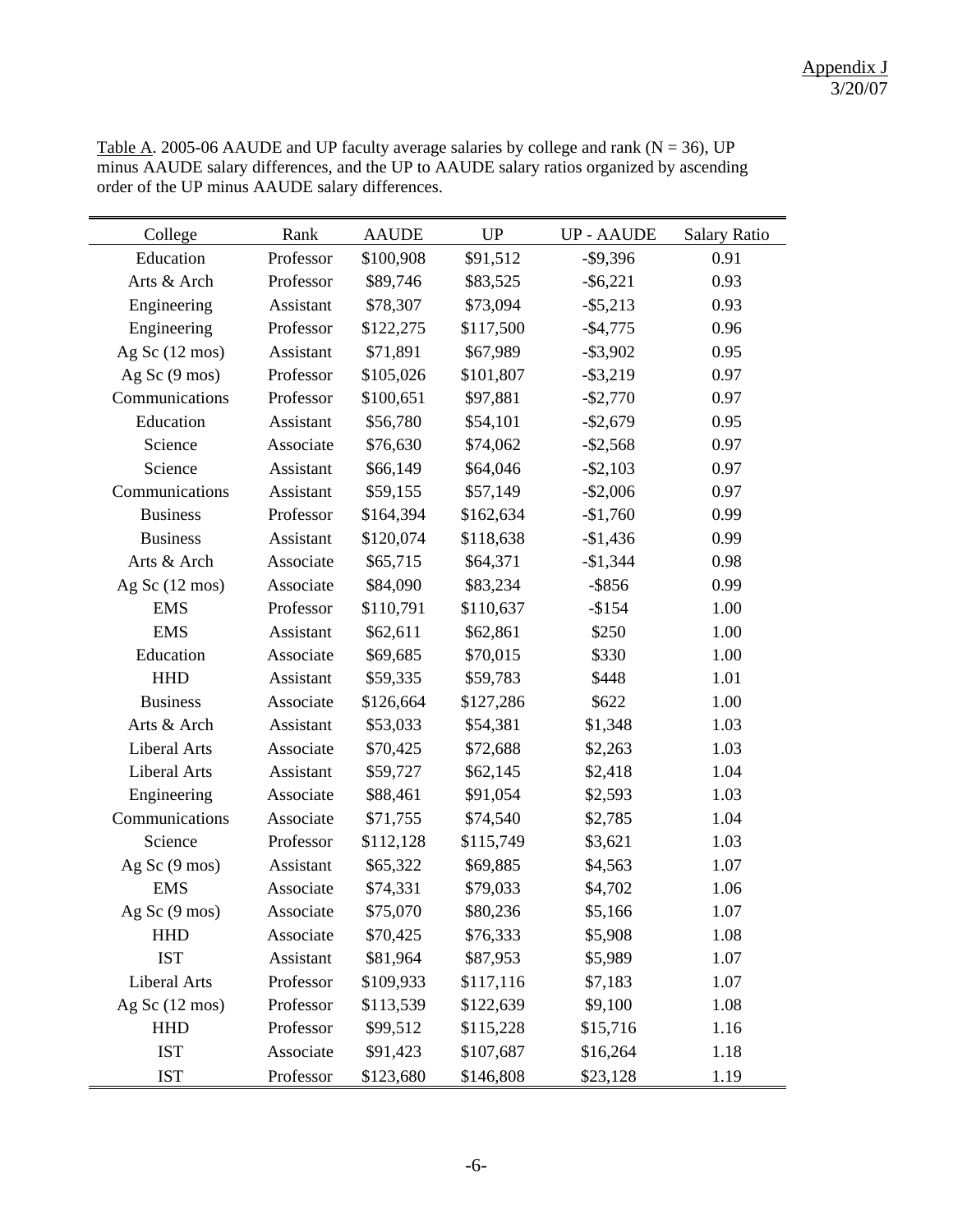# Appendix J 3/20/07

Table B. Fall 2006 median salary for full-time standing appointment UP, Great Valley, Dickinson, and all Commonwealth Campuses for Professors, Associate Professors, and Assistant Professors showing the median salary, number of faculty, and mean rank in years for all faculty, males, females, and males minus females; ND = No Data because salary was suppressed.

| College                        | All                                                                           | <b>Professor Median Salary</b><br>Male(M)<br>Female (F) |                                     | M - F                    |                          | Number of Faculty<br>All<br>M<br>F |                              | % Male                   | Mean Yrs in Rank<br>M<br>All |                  | F              | $M - F$            |  |
|--------------------------------|-------------------------------------------------------------------------------|---------------------------------------------------------|-------------------------------------|--------------------------|--------------------------|------------------------------------|------------------------------|--------------------------|------------------------------|------------------|----------------|--------------------|--|
| All UP                         | \$108,504                                                                     | \$109,548                                               | \$103,572                           | \$5,976                  | 781                      | 646                                | 135                          | 82.7%                    | 10                           | 10               | $\tau$         | 3                  |  |
| Ag Science                     | \$96,089                                                                      | \$95,976                                                | \$98,710                            | $-$2,734$                | 122                      | 109                                | 13                           | 89.3%                    | 11                           | 12               | 8              | 4                  |  |
| Arts& Arch                     | \$83,448                                                                      | \$85,788                                                | \$83,232                            | \$2,556                  | 44                       | 30                                 | 14                           | 68.2%                    | 8                            | 9                | 6              | 3                  |  |
| <b>Business</b>                | \$158,184                                                                     | \$162,468                                               | $\rm ND$                            |                          | 32                       | 29                                 | 3                            | 90.6%                    | 10                           | 10               | 10             | $\boldsymbol{0}$   |  |
| Communications                 | \$104,967                                                                     | \$107,508                                               | ND                                  |                          | 8                        | 7                                  | $\mathbf{1}$                 | 87.5%                    | $\overline{7}$               | $\tau$           | $\overline{c}$ | 5                  |  |
| Dickinson at UP                | \$139,356                                                                     | \$139,356                                               | \$137,007                           | \$2,349                  | 11                       | 7                                  | 4                            | 63.6%                    | $\overline{4}$               | 5                | $\mathbf{1}$   | 4                  |  |
| <b>EMS</b>                     | \$115,668                                                                     | \$115,668                                               | \$107,388                           | \$8,280                  | 68                       | 58                                 | 10                           | 85.3%                    | 11                           | 12               | $\overline{4}$ | 8                  |  |
| Education                      | \$92,079                                                                      | \$92,385                                                | \$86,067                            | \$6,318                  | 43                       | 33                                 | 10                           | 76.7%                    | 8                            | 10               | 4              | 6                  |  |
| Engineering                    | \$118,179                                                                     | \$118,179                                               | \$116,181                           | \$1,998                  | 127                      | 118                                | 9                            | 92.9%                    | 9                            | 10               | 5              | 5                  |  |
| HHD                            | \$114,912                                                                     | \$106,848                                               | \$121,428                           | $-$14,580$               | 44                       | 27                                 | 17                           | 61.4%                    | 10                           | 10               | 9              | $\mathbf{1}$       |  |
| <b>IST</b>                     | \$127,044                                                                     | \$153,857                                               | ND                                  |                          | 6                        | $\overline{4}$                     | 2                            | 66.7%                    | 6                            | 7                | $\overline{4}$ | 3                  |  |
| <b>Liberal Arts</b>            | \$110,088                                                                     | \$115,272                                               | \$102,564                           | \$12,708                 | 151                      | 113                                | 38                           | 74.8%                    | 9                            | 10               | 7              | 3                  |  |
| Science                        | \$112,716                                                                     | \$112,752                                               | \$101,016                           | \$11,736                 | 125                      | 111                                | 14                           | 88.8%                    | 11                           | 11               | 10             | $\mathbf{1}$       |  |
| Univ Libraries                 | \$70,656                                                                      | \$69,507                                                | \$70,656                            | $-$1,149$                | 14                       | $\tau$                             | $\tau$                       | 50.0%                    | 5                            | 6                | $\overline{4}$ | $\mathbf{2}$       |  |
| <b>Great Valley</b>            | \$106,155                                                                     | \$106,155                                               | ND                                  |                          | 6                        | 5                                  | $\mathbf{1}$                 | 83.3%                    | 2                            | $\mathbf{2}$     | 3              | $-1$               |  |
| Dickinson/Carlisle             | \$129,537                                                                     | \$134,271                                               | \$115,281                           | \$18,990                 | 18                       | 14                                 | $\overline{4}$               | 77.8%                    | 14                           | 16               | 8              | 8                  |  |
| <b>Comm Campuses</b>           | \$87,273                                                                      | \$88,479                                                | \$83,439                            | \$5,040                  | 125                      | 98                                 | 27                           | 78.4%                    | 8                            | 9                | 5              | $\overline{4}$     |  |
|                                |                                                                               |                                                         | <b>Associate Prof Median Salary</b> |                          |                          | Number of Faculty                  |                              |                          |                              | Mean Yrs in Rank |                |                    |  |
| College                        | All                                                                           | Male(M)                                                 | Female (F)                          | $M - F$                  | All                      | M                                  | F                            | % Male                   | All                          | M                | F              | M - F              |  |
| All UP                         | \$77,472                                                                      | \$79,884                                                | \$72,900                            | \$6,984                  | 522                      | 346                                | 176                          | 66.3%                    | 6                            | 6                | 6              | $\boldsymbol{0}$   |  |
| Ag Science                     | \$78,084                                                                      | \$78,084                                                | \$78,126                            | $-$ \$42                 | 80                       | 59                                 | 21                           | 73.8%                    | 5                            | 5                | 6              | $-1$               |  |
| Arts& Arch                     | \$67,104                                                                      | \$68,040                                                | \$66,096                            | \$1,944                  | 53                       | 29                                 | 24                           | 54.7%                    | 7                            | $\overline{7}$   | 7              | $\boldsymbol{0}$   |  |
| <b>Business</b>                | \$124,200                                                                     | \$124,200                                               | \$114,588                           | \$9,612                  | 23                       | 17                                 | 6                            | 73.9%                    | 6                            | 6                | 5              | $\mathbf{1}$       |  |
| Communications                 | \$70,551                                                                      | \$70,551                                                | ND                                  |                          | 15                       | 12                                 | 3                            | 80.0%                    | 6                            | 6                | 5              | $\mathbf{1}$       |  |
| Dickinson at UP                |                                                                               |                                                         |                                     |                          | $\overline{\phantom{a}}$ | $\overline{\phantom{a}}$           | $\overline{\phantom{0}}$     |                          | $\overline{\phantom{0}}$     | ۰                | $\overline{a}$ |                    |  |
| <b>EMS</b>                     | \$76,680                                                                      | \$76,536                                                | ND                                  | ÷,                       | 29                       | 26                                 | 3                            | 89.7%                    | 6                            | 6                | 4              | $\overline{2}$     |  |
| Education                      | \$70,956                                                                      | \$71,604                                                | \$70,956                            | \$648                    | 38                       | 19                                 | 19                           | 50.0%                    | 5                            | 6                | 3              | 3                  |  |
| Engineering                    | \$94,032                                                                      | \$93,735                                                | \$98,703                            | $-$4,968$                | 70                       | 57                                 | 13                           | 81.4%                    | 6                            | 6                | 5              | 1                  |  |
| <b>HHD</b><br><b>IST</b>       | \$78,876                                                                      | \$78,876                                                | \$78,192                            | \$684                    | 57                       | 29                                 | 28                           | 50.9%                    | 6                            | 6                | 5              | 1                  |  |
|                                | \$113,778                                                                     | \$113,778                                               | ND                                  |                          | 9                        | 9                                  | $\mathbf{0}$                 | 100.0%                   | $\overline{4}$               | $\overline{4}$   | $\mathbf{0}$   | 4                  |  |
| <b>Liberal Arts</b><br>Science | \$72,504                                                                      | \$74,808                                                | \$70,056                            | \$4,752                  | 107<br>41                | 53<br>36                           | 54<br>5                      | 49.5%<br>87.8%           | 7<br>6                       | 8<br>6           | 7<br>4         | $\mathbf{1}$       |  |
| <b>Univ Libraries</b>          | \$74,880                                                                      | \$74,808                                                | \$77,544<br>\$57,090                | $-$ \$2,736<br>$-$2,385$ | 23                       | 7                                  | 16                           | 30.4%                    | 6                            | $\overline{4}$   | 6              | $\sqrt{2}$<br>$-2$ |  |
| <b>Great Valley</b>            | \$55,519<br>\$89,397                                                          | \$54,705<br>\$87,786                                    | \$100,458                           | $-$12,672$               | 11                       | 6                                  | 5                            | 54.5%                    | 5                            | $\overline{4}$   | 6              | $-2$               |  |
| Dickinson/Carlisle             | ND                                                                            |                                                         |                                     | \$0                      | $\mathbf{2}$             | $\overline{0}$                     | $\mathbf{2}$                 | 0.0%                     | $\mathbf{1}$                 | $\mathbf{0}$     | $\mathbf{1}$   | $-1$               |  |
| <b>Comm Campuses</b>           | \$68,652                                                                      | \$69,813                                                | \$66,600                            | \$3,213                  | 329                      | 223                                | 106                          | 67.8%                    | 8                            | 8                | 6              | $\boldsymbol{2}$   |  |
|                                |                                                                               |                                                         |                                     |                          |                          |                                    | Number of Faculty            |                          |                              | Mean Yrs in Rank |                |                    |  |
| College                        | <b>Assistant Prof Median Salary</b><br>M - F<br>All<br>Male (M)<br>Female (F) |                                                         |                                     |                          | All                      | М                                  | F                            | % Male                   |                              | All M F          |                | M - F              |  |
| All UP                         | \$65,304                                                                      | \$67,068                                                | \$62,244                            | \$4,824                  | 364                      | 214                                | 150                          | 58.8%                    | 3                            | 3                | 3              | $\mathbf{0}$       |  |
| Ag Science                     | \$70,632                                                                      | \$70,632                                                | \$68,868                            | \$1,764                  | $28\,$                   | 16                                 | 12                           | 57.1%                    | 3                            | 3                | 4              | $-1$               |  |
| Arts& Arch                     | \$57,564                                                                      | \$57,564                                                | \$57,528                            | \$36                     | 42                       | 28                                 | 14                           | 66.7%                    | $\overline{4}$               | $\overline{4}$   | 3              | $\mathbf{1}$       |  |
| <b>Business</b>                | \$117,468                                                                     | \$113,760                                               | \$147,924                           | $-$ \$34,164             | 20                       | 10                                 | 10                           | 50.0%                    | $\overline{c}$               | 3                | $\overline{c}$ | $\mathbf{1}$       |  |
| Communications                 | \$56,016                                                                      | \$56,016                                                | \$55,008                            | \$1,008                  | 13                       | 8                                  | 5                            | 61.5%                    | $\mathfrak{2}$               | $\boldsymbol{2}$ | $\overline{c}$ | $\boldsymbol{0}$   |  |
| Dickinson at UP                | $\frac{1}{2}$                                                                 | $\qquad \qquad \blacksquare$                            | $\qquad \qquad \blacksquare$        | $\overline{\phantom{a}}$ | $\overline{\phantom{a}}$ | $\overline{a}$                     | $\overline{\phantom{a}}$     | $\overline{\phantom{a}}$ | ÷                            |                  | $\overline{a}$ |                    |  |
| <b>EMS</b>                     | \$63,396                                                                      | \$65,376                                                | \$57,825                            | \$7,551                  | 21                       | 14                                 | 7                            | 66.7%                    | 3                            | 3                | $\overline{c}$ | $\mathbf{1}$       |  |
| Education                      | \$60,102                                                                      | \$60,102                                                | \$60,327                            | $-$ \$225                | $20\,$                   | 9                                  | 11                           | 45.0%                    | $\mathfrak{2}$               | $\boldsymbol{2}$ | 3              | $-1$               |  |
| Engineering                    | \$80,658                                                                      | \$79,731                                                | \$81,000                            | $-$1,269$                | 42                       | 34                                 | 8                            | 81.0%                    | 3                            | 3                | 3              | $\boldsymbol{0}$   |  |
| HHD                            | \$61,272                                                                      | \$70,488                                                | \$60,192                            | \$10,296                 | 33                       | 11                                 | 22                           | 33.3%                    | 3                            | 5                | 2              | 3                  |  |
| <b>IST</b>                     | \$91,980                                                                      | \$90,900                                                | \$91,980                            | $-$1,080$                | 15                       | 8                                  | $\tau$                       | 53.3%                    | 3                            | 3                | 3              | $\boldsymbol{0}$   |  |
| Liberal Arts                   | \$62,028                                                                      | \$63,288                                                | \$61,020                            | \$2,268                  | 72                       | 37                                 | 35                           | 51.4%                    | $\overline{c}$               | $\sqrt{2}$       | $\overline{c}$ | $\boldsymbol{0}$   |  |
| Science                        | \$66,024                                                                      | \$66,420                                                | \$65,016                            | \$1,404                  | 57                       | 38                                 | 19                           | 66.7%                    | 3                            | $\sqrt{2}$       | 3              | $-1$               |  |
| <b>Univ Libraries</b>          | \$42,346                                                                      | \$42,425                                                | \$42,346                            | \$79                     | 11                       | 5                                  | 6                            | 45.5%                    | 3                            | 3                | 3              | $\boldsymbol{0}$   |  |
| <b>Great Valley</b>            | \$90,387                                                                      | \$82,350                                                | $\rm ND$                            | $\overline{\phantom{a}}$ | 11                       | 8                                  | 3                            | 72.7%                    | 3                            | 3                | 3              | $\boldsymbol{0}$   |  |
| Dickinson/Carlisle             |                                                                               |                                                         |                                     |                          | $\overline{\phantom{a}}$ | $\overline{a}$                     | $\qquad \qquad \blacksquare$ |                          | ÷,                           |                  |                |                    |  |
| <b>Comm Campuses</b>           | \$57,096                                                                      | \$59,139                                                | \$55,962                            | \$3,177                  | 347                      | 204                                | 143                          | 58.8%                    | 6                            | 7                | 5              | $\mathfrak{2}$     |  |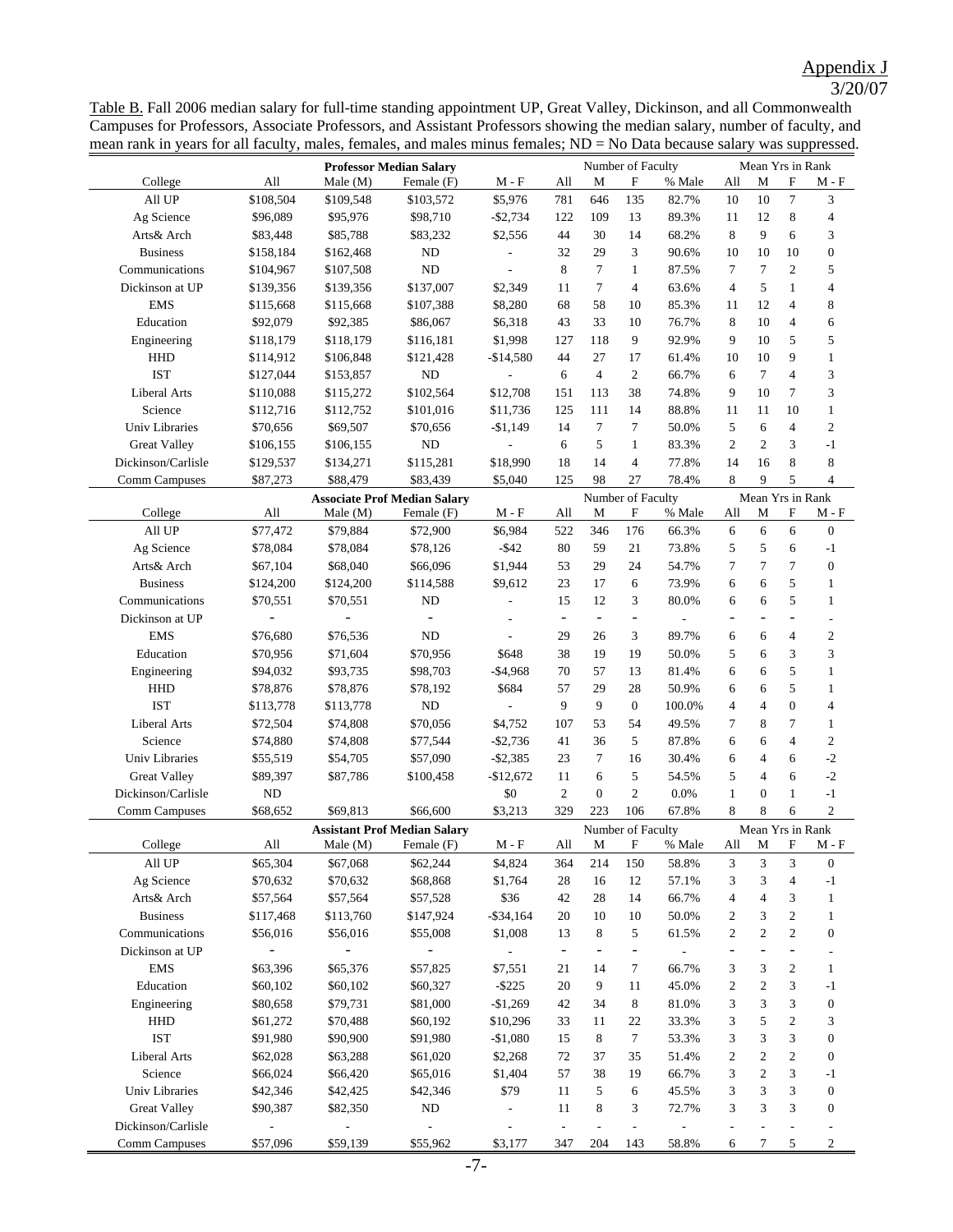Table C. Fall 2006 median salary for full-time standing appointment campus faculty by academic division for Professors, Associate Professors, and Assistant Professors showing the median salary, number of faculty (No.), and mean years in rank (Rank); ND = No Data because salary was suppressed.

|                  |                      |                | Professor      |                          |           | <b>Associate Professor</b> |                |           | <b>Assistant Professor</b> |                |  |
|------------------|----------------------|----------------|----------------|--------------------------|-----------|----------------------------|----------------|-----------|----------------------------|----------------|--|
| College          | Division/School      | Salary         | No.            | Rank                     | Salary    | No.                        | Rank           | Salary    | No.                        | Rank           |  |
| Abington         | Arts & Hum           | \$92,997       | 6              | 11                       | \$64,422  | 11                         | 9              | \$57,915  | $\tau$                     | 15             |  |
|                  | Sci & Eng            | \$85,514       | $\overline{4}$ | 9                        | \$71,505  | 9                          | 9              | \$57,132  | 6                          | 27             |  |
|                  | Social Science       |                | $\Omega$       | $\overline{\phantom{a}}$ | \$75,767  | 8                          | 8              | \$54,702  | $\tau$                     | 6              |  |
| Altoona          | Arts & Hum           | \$81,531       | $\overline{4}$ | 5                        | \$63,882  | 13                         | 6              | \$50,342  | 16                         | $\overline{4}$ |  |
|                  | Bus & Eng            |                | $\Omega$       | $\overline{\phantom{a}}$ | \$84,033  | 8                          | 5              | \$70,126  | 8                          | 2              |  |
|                  | Ed, HD, & Soc Sci    | N <sub>D</sub> | $\mathbf{1}$   | 7                        | \$67,185  | $\overline{4}$             | 5              | \$50,931  | 15                         | 5              |  |
|                  | Math & Nat Sci       | \$85,428       | 6              | 6                        | \$66,591  | 12                         | 5              | \$51,336  | 15                         | $\overline{c}$ |  |
| <b>Berks</b>     | Eng, Bus, & Comp     |                | $\mathbf{0}$   | L.                       | <b>ND</b> | 3                          | 6              | \$71,334  | 11                         | 5              |  |
|                  | Hum, Arts, & Soc Sci | <b>ND</b>      | 3              | $\overline{4}$           | \$61,749  | 14                         | $\overline{4}$ | \$51,561  | 13                         | 4              |  |
|                  | Science              | \$75,366       | $\overline{4}$ | 5                        | \$63,855  | 11                         | 5              | \$52,263  | 9                          | 9              |  |
| Capital          | Beh Sci & Edu        | ND             | $\overline{2}$ | 14                       | \$74,709  | 17                         | 6              | \$62,694  | 16                         | 2              |  |
|                  | <b>Bus Adm</b>       | \$109,899      | 5              | 11                       | \$105,354 | 12                         | 10             | \$85,032  | 9                          | $\overline{c}$ |  |
|                  | Humanities           | \$74,457       | 5              | 4                        | \$63,270  | 5                          | 11             | \$57,164  | 10                         | 3              |  |
|                  | Pub Affairs          | \$110,907      | 5              | 13                       | \$82,233  | $\tau$                     | 10             | \$62,316  | $\overline{4}$             | $\overline{4}$ |  |
|                  | Sci, Eng, & Tech     | ND             | 3              | 11                       | \$83,988  | 15                         | 13             | \$72,162  | 11                         | 5              |  |
| Behrend          | <b>Business</b>      | \$126,059      | 6              | $\overline{2}$           | \$113,337 | $\tau$                     | 6              | \$104,814 | 10                         | 3              |  |
|                  | Engineering          | N <sub>D</sub> | 3              | 3                        | \$85,374  | 9                          | 5              | \$71,820  | 13                         | 5              |  |
|                  | Hum & Soc Sci        | \$85,104       | 9              | 14                       | \$65,138  | 14                         | 8              | \$50,153  | 10                         | 3              |  |
|                  | Science              | <b>ND</b>      | $\overline{2}$ | 12                       | \$69,755  | 14                         | $\overline{4}$ | \$55,314  | 13                         | 3              |  |
| <b>Grad Prof</b> | Education            | ND             | $\mathbf{0}$   | $\overline{\phantom{a}}$ | ND        | 3                          | 3              | <b>ND</b> | $\overline{c}$             | 3              |  |
| <b>Studies</b>   | Engineering          | ND             | 3              | $\overline{c}$           | <b>ND</b> | 2                          | 6              | <b>ND</b> | $\overline{c}$             | 5              |  |
|                  | Management           | ND             | 3              | $\overline{c}$           | \$103,811 | 6                          | 5              | \$95,013  | $\overline{7}$             | 3              |  |
| University       | Arts & Hum           | \$80,343       | 7              | 5                        | \$65,403  | 29                         | 8              | \$53,568  | 21                         | 9              |  |
| College          | Bus & Econ           | N <sub>D</sub> | 3              | 3                        | \$77,553  | $\tau$                     | 6              | \$79,146  | 23                         | 3              |  |
|                  | Engineering          | \$86,711       | $\overline{4}$ | 11                       | \$72,657  | 20                         | 8              | \$65,664  | 6                          | 11             |  |
|                  | English              | \$74,169       | 11             | 5                        | \$62,550  | 24                         | 9              | \$54,648  | 17                         | 9              |  |
|                  | Health & Hum Dev     | <b>ND</b>      | 3              | $\overline{c}$           | \$62,811  | 11                         | 5              | \$56,025  | 15                         | 10             |  |
|                  | <b>IST</b>           | ND             | $\Omega$       | $\sim$                   | ND        | 2                          | $\overline{c}$ | \$78,458  | 6                          | $\overline{4}$ |  |
|                  | Mathematics          | \$82,868       | 8              | 7                        | \$64,665  | 12                         | 12             | \$52,776  | 9                          | 11             |  |
|                  | Science              | \$87,876       | 15             | 11                       | \$64,593  | 18                         | 10             | \$56,556  | 33                         | 11             |  |
|                  | Soc Sci & Edu        | \$96,854       | 6              | 10                       | \$65,871  | 13                         | 5              | \$54,504  | 14                         | 6              |  |